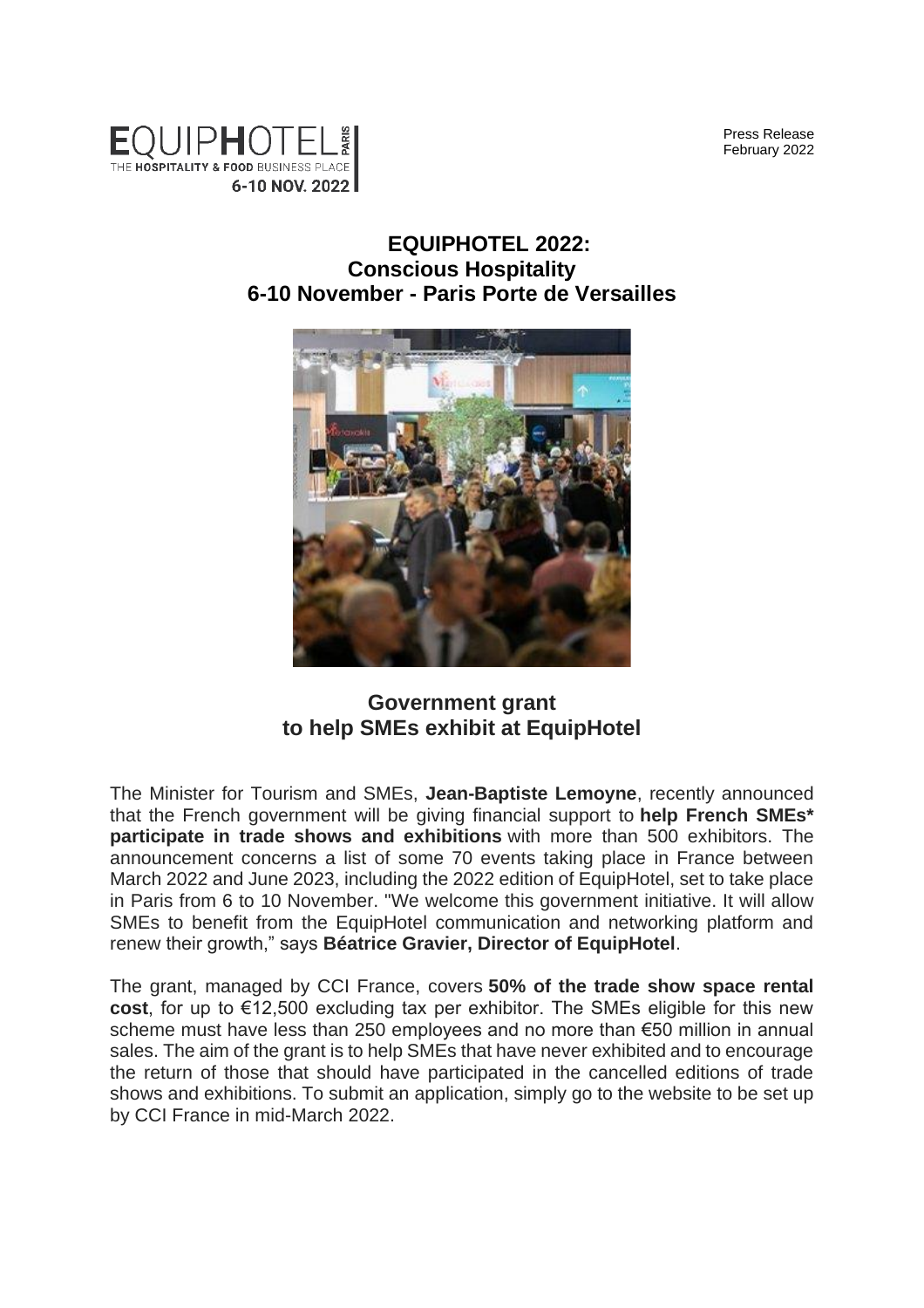A **decree** finalising the details of the initiative will be published in the coming days. In the meantime, SMEs wanting to participate in EquipHotel 2022 can apply now by writing to nataliya.novikova@rxglobal.com

*\* SMEs established in France or foreign SMEs with a branch in France*

----

## **About EquipHotel**

EquipHotel is an event organised by RX France, a leading professional tradeshow organiser. EquipHotel Paris is the go-to B2B event for the hospitality industry. Every two years, it hosts over 1,200 exhibiting companies (including 40% from outside France) in Paris around 5 major sectors: food service, design, well-being, technology & services. Its unique approach makes it the most comprehensive international trade show in the hotel and restaurant industry. It showcases the sector's leading French and international companies, as well as the newest and most innovative companies in the hospitality sector.

The event attracts 113,000 HORECA decision-makers, including chefs, restaurant industry professionals, hotel managers, architects, decorators, investors, café and bar professionals, local government administrators, design engineers and fitters. Over the course of the 5-day event, these professionals have the opportunity to meet a range of suppliers and discover their latest products and solutions. EquipHotel is also a hub for hospitality trends and innovations. Pop-up restaurants and hotels, showrooms, studios, conference sessions, master classes and renowned competitions are organised by the sector's best architects and experts.

**EquipHotel** will take place from 6 to 10 November 2022 in Paris, at Porte de Versailles.

*www.equiphotel.com*

----

## **About RX France**

RX is in the business of building businesses for individuals, communities and organisations. We elevate the power of face-to-face events by combining data and digital products to help customers learn about markets, source products and complete transactions at over 400 events in 22 countries across 43 industry sectors.

RX France manages a portfolio of world-class, French and international face-to-face, virtual and hybrid events covering 20 industry sectors including MIPIM, MAPIC, Batimat, Pollutec, EquipHotel, SITL, IFTM Top Resa, MIPCOM, MIPTV, FIAC, Paris Photo… and many more. RX France's events take place in France, China, India, Italy, Mexico, Russia and the United States.

RX is passionate about making a positive impact on society and is fully committed to creating an inclusive work environment for all our people.